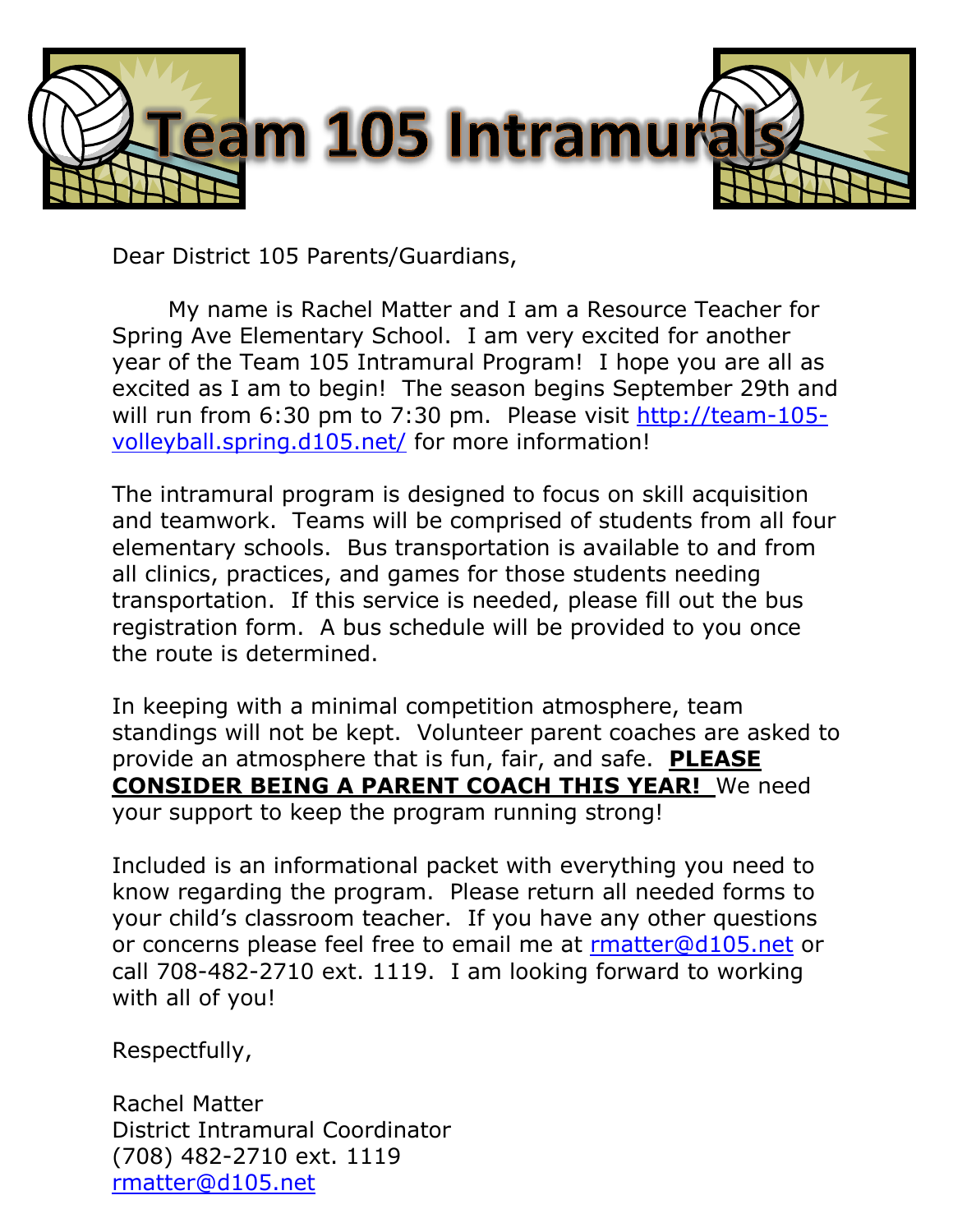# Team 105 Co-Ed Intramural Sports for 5<sup>th</sup> & 6<sup>th</sup> Grade

# **General Rules**

- 1. Please have players arrive at scheduled game time. Intramurals begin at 6:30 pm and end at 7:30 pm. **(Players are not allowed in the building before 6:15 PM)**
- 2. No food or gum in gym. Water bottle for athletes only. No jewelry (rings, watches, etc.). Eyeglasses should have safety straps.
- **3.** Players and children spectators should remain in the gym (no hallway wandering). **All children must be accompanied by an adult. SIBLINGS ARE NOT ALLOWED ON THE INTRAMURAL BUS UNLESS A PARENT IS PRESENT.**
- 4. Coaches, parents and players should be respectful of referees at all times.
- 5. If insufficient players arrive for a team, coaches can split the players evenly from the two scheduled teams or the team with insufficient players may enlist players from the same school if both coaches agree to this arrangement. Scores of the games are kept, but no team standings are maintained. Games are low keyed, instructional, intramural, and fun. Please encourage both teams on the court. Someday, many of these students will be on the same teams at Gurrie and beyond. Good sportsmanship among players and parents is vital.

# **Policy regarding conflicts with other School District 105 events**

Every effort has been made to secure a schedule that doesn't interfere with other school functions. Students are encouraged to pursue school-specific events in lieu of intramural games when conflicts arise.

# **General Season Outline**

| Date      | <b>Intramural Type</b> |
|-----------|------------------------|
| Mon 9/29  | $1st$ Clinic           |
| Wed 10/1  | $2nd$ Clinic           |
| Mon 10/6  | Practice               |
| Wed 10/8  | Practice               |
| Wed 10/15 | Practice               |
| Mon 10/20 | Game                   |
| Wed 10/22 | Game                   |
| Mon 10/27 | Game                   |
| Wed 10/29 | Game                   |
| Mon 11/3  | Game                   |
| Wed 11/5  | Game                   |
| Mon 11/10 | Game                   |
| Wed 11/12 | Game                   |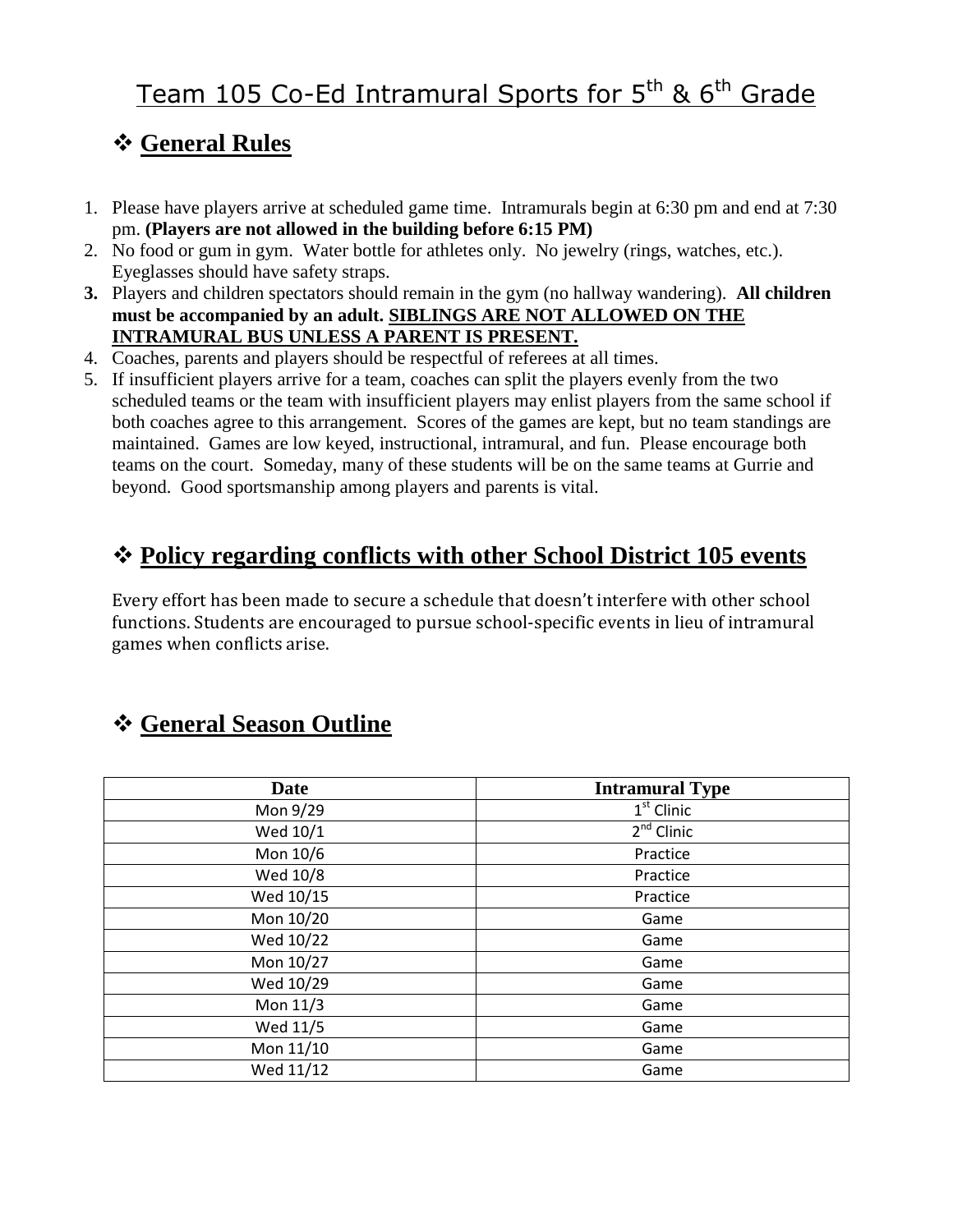# **Team 105 Intramural Sports Program 5th & 6th grade Volleyball Please return this form to your child's teacher by Tuesday September 23rd**

| <b>Player Information:</b>                                              |  |  |
|-------------------------------------------------------------------------|--|--|
|                                                                         |  |  |
|                                                                         |  |  |
|                                                                         |  |  |
|                                                                         |  |  |
|                                                                         |  |  |
|                                                                         |  |  |
|                                                                         |  |  |
| T-Shirt Size (Circle one): Adult L Adult M Adult S Child L(14-16)       |  |  |
| ** Please note the Child L has a shorter body length than the Adult S** |  |  |
|                                                                         |  |  |

### *Parent-Volunteer Information*

**Please consider volunteering. Your participation is critical to the success of the program. Parent coaches are paired with former Gurrie students to help with coaching. If you also know any former students that would like to volunteer please write their name and contact information below. If you would like to volunteer, please write your information below.**

| Volunteer Name:          |  |
|--------------------------|--|
| Volunteer Phone Number:  |  |
| Volunteer Email Address: |  |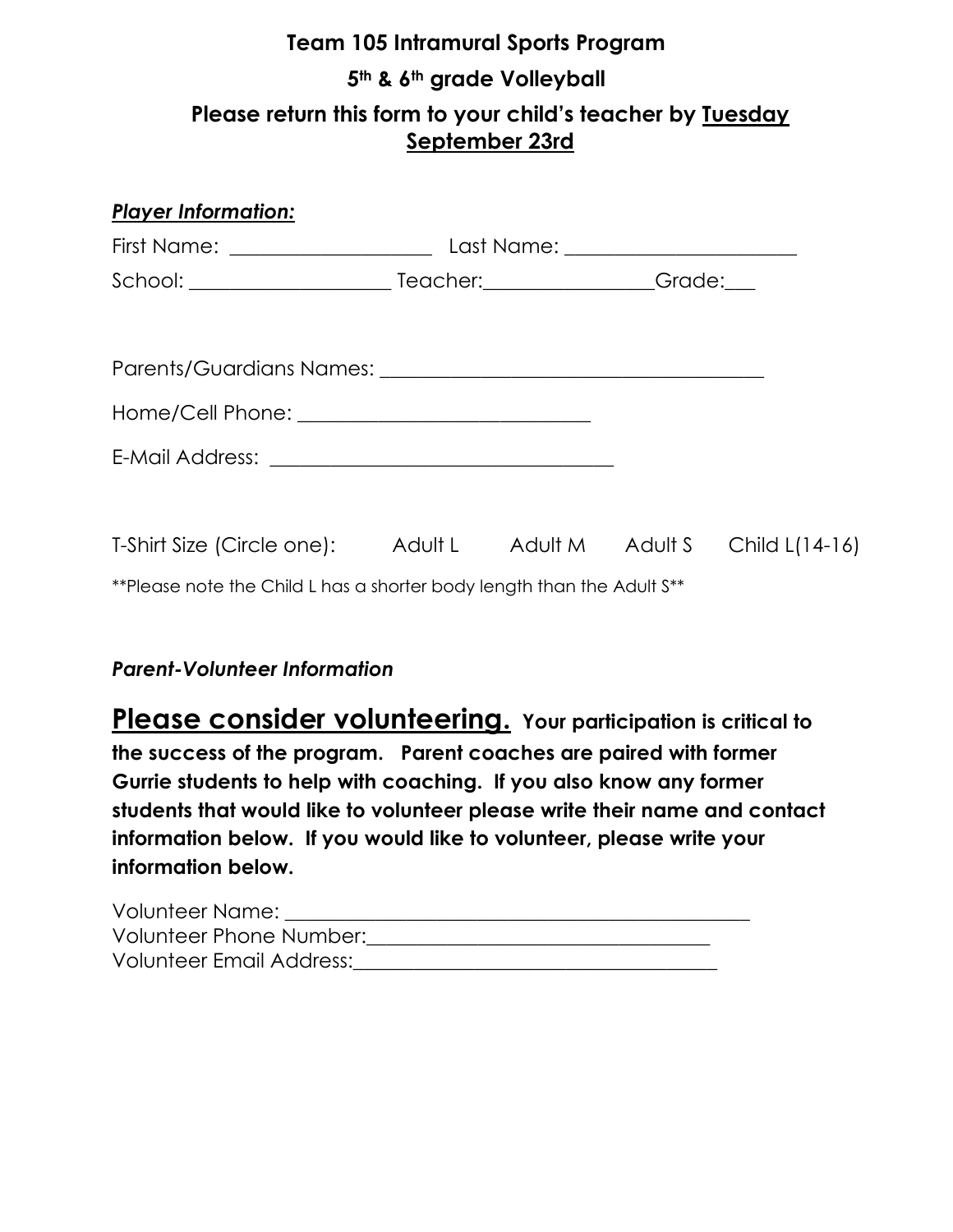#### LaGrange School District 105  $5<sup>TH</sup>$  & 6<sup>th</sup> Grade CO-ED Intramural Program

 **\$15.00 fee** to accompany this form (make checks payable to LaGrange School District 105) \*Fee includes a t-shirt **Paid by Cash** Check # Fee Waived

*(Fee can be waived for families who qualify for free and reduced lunch. Please contact coordinator Rachel Matter for more information)*

#### **MEDICAL INFORMATION:**

Does this child have any special conditions, disabilities, present injuries or limitations, allergies, hemophilia, heart condition, history of respiratory illness or any other significant medical condition?

| <b>No</b><br>Yes                |              |
|---------------------------------|--------------|
| If yes, please state condition: |              |
| <b>PHYSICIAN</b>                | <b>PHONE</b> |

### **EMERGENCY AUTHORIZATION:**

I, the undersigned parent or legal guardian of the participant, a minor, hereby authorizes the program administrator, coach's assistant, coach or parent of team members acting in the capacity of activity supervisors/vehicle drivers, as my Agents, to consent to medical, surgical or dental examination and/or treatment. In case of emergency, I hereby authorize treatment and/or care at any hospital. **If there is an emergency and I cannot be reached, please contact:**

EMERGENCY CONTACT NAME (OTHER THAN PARENT/GUARDIAN)

PHONE\_\_\_\_\_\_\_\_\_\_\_\_\_\_\_\_\_\_\_\_\_\_\_\_\_\_\_ RELATIONSHIP\_\_\_\_\_\_\_\_\_\_\_\_\_\_\_\_\_\_\_\_\_\_\_\_\_\_\_\_\_\_

#### **WAIVER OF LIABILITY & DISCLAIMER:**

To induce LaGrange School District 105 to accept registration and permit participation in TEAM 105 Intramurals by the named individual, I, the parent/guardian of said individual, hereby give my consent and agree to release, indemnify and hold harmless LaGrange School District 105, its officials, coaches and representatives from any claim arising out of injury to the named individual. I also hold harmless LaGrange School District 105 from any claim arising out of injuries or conditions caused by or aggravated by my refusal to obtain available medical treatment based on religious or philosophical beliefs or otherwise.

| Signature of Parent or Guardian |  |
|---------------------------------|--|
|---------------------------------|--|